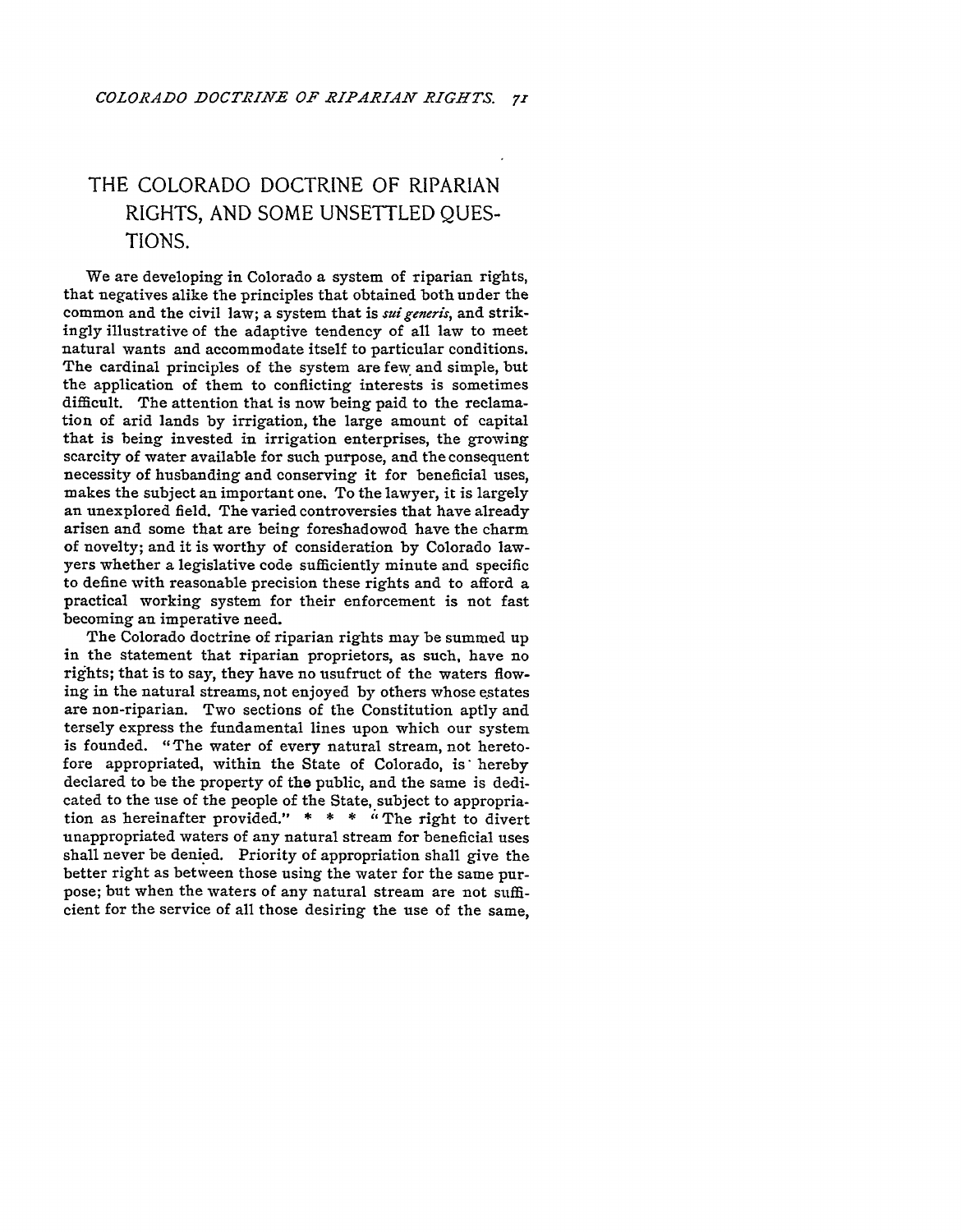those using the water for domestic purposes shall have the preference over those claiming for other purposes, and those using for agricultural purposes shall have preference over those using the same for manufacturing purposes."

These provisions deny the existence of riparian rights, except as they rest upon appropriation. The State not only has dominion, but asserts a sovereign ownership over the waters of all natural streams, recognizing at the same time a right of user **by** those who apply them to domestic, agricultural or manufacturing uses, and without regard to the location of the lands of the appropriator, whether along the stream or remote therefrom. Indeed, no reason is seen why the waters of one watershed may not be diverted and appropriated for the benefit of lands in another watershed, and such was the decision of the Supreme Court of Colorado in Coffin v. Left Hand Ditch Company, 6 Colo. 433. Certain it is, that no limit can be placed, except that established by nature, upon the quantity of water that may be so diverted, provided it is in good faith, for actual use, and no element of speculation is involved. A proprietorship above or below on the stream, or along or remotely distant from it, in theory gives no advantage. The test of right is dependent on wholly different considerations.

This unlimited doctrine of appropriation has met the strictures of an eminent writer on the subject, Professor Pomeroy, who contends that it violates a primary and natural right, which under all systems of jurisprudence has heretofore received recognition. He asserts a right conferred by natural law whereby those who own lands along a stream should be allowed the use of water as an incident of title, and as a matter of inherent superior advantage over those whose lands do not abut on the stream. The invasion of natural right, as it is termed, involved in the Colorado system, will, he thinks, engender countless strife and controversy in the future and render our whole system a vicious one.

These fears are entirely groundless. The provisions of the Constitution are an organic declaration of what was generally considered to be the law from the earliest days of our territorial existence. The titles of lands, riparian and non-riparian, have been almost universally acquired having in view the existence of such a system, *ex necessitate rei,* and hence it may be said that any element of abstract justice is eliminated from consideration. Nor can it be said that the practical workings of the system show that it is unwise. Questions have arisen, some are settled and some remain unsettled; but they have not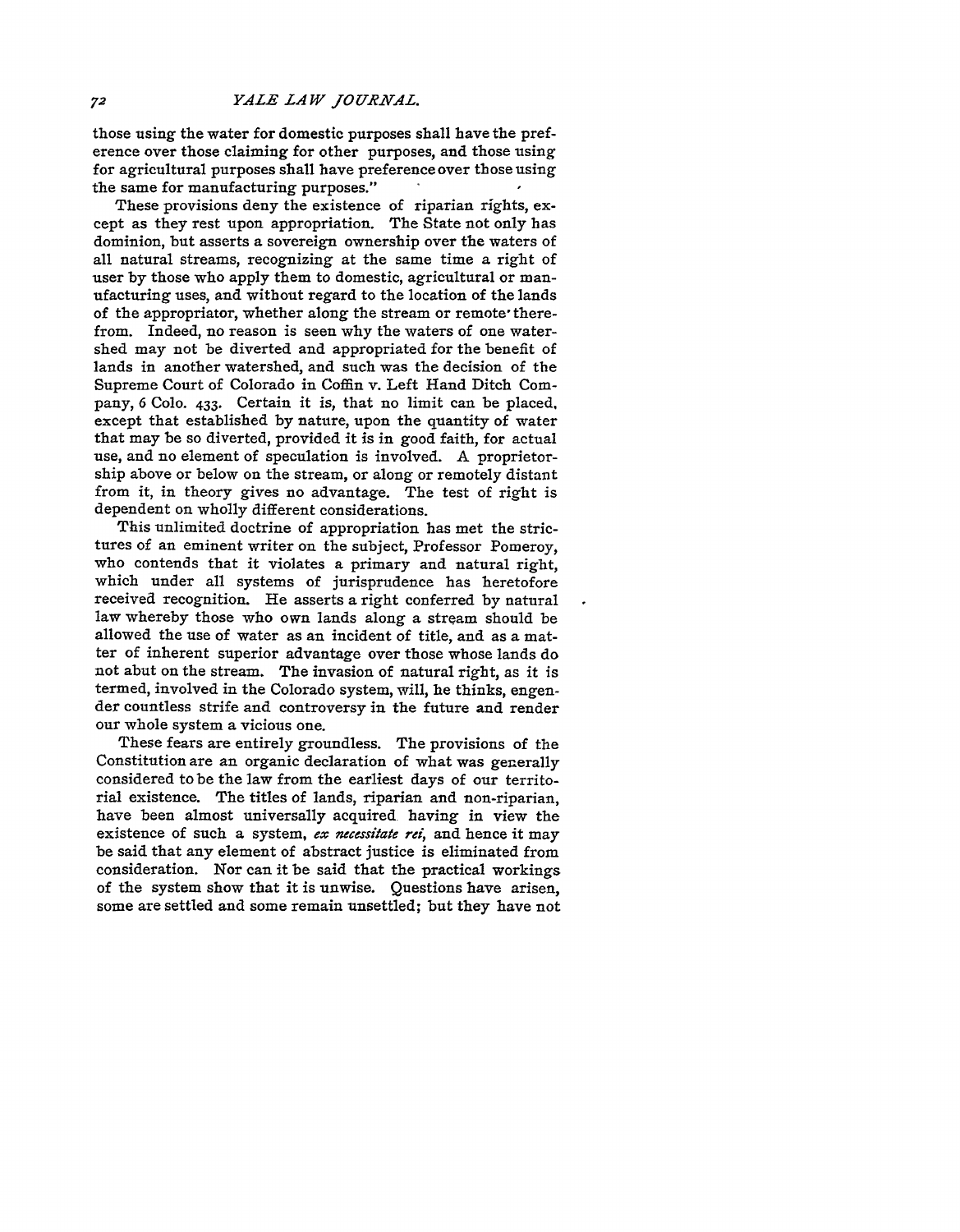originated out of the unlimited scope of the doctrine of appropriation, which is the basic principle of the system, and the particular respect calling forth the criticism of Professor Pomeroy. In truth, it is the only system that meets natural conditions, one of which is that the lands on our mesas, more or less remote from the water courses, are frequently the best adapted to agriculture, by reason of the character of the soil, and the availability of natural reservoir sites as strengthening adjuncts of an irrigating system. If proof of this beyond our own experience were needed, the fact that the entire arid region included within the boundaries of New Mexico, Arizona, Utah, Wyoming, Idaho, Dakota and Montana, is practically under the same system, should demonstrate its utility, and its superior adaptation to the wants of the people who are. settling up this growing empire of the West.

It is erroneous, though, to suppose that the doctrine of unlimited appropriation of water is a borrowed one, or that it obtained under any previous system of jurisprudence of which records are extant. It was evolved from the climatic and other natural conditions that characterize the arid plateau of the Rocky Mountain region. Its birth place was here, and it may be said to be indigenous, as it were, to our sectional development. Irrigation, as an art, antedates history. It was practiced **by** eastern nations from their infancy, and the prehistoric remains of ancient systems attest the stupendous scale on which it was done. Modern works sink into insignificance as compared with the undertakings of the past, whereby water was utilized to make the earth more bountiful. Archæologists are nearly agreed that the cataracts of the Nile are the remains of artificial construction. Nearly equidistant from each other, they served as colossal dams, calculated **by** close engineering science, partly for the purpose of enabling the waters of the Nile to be diverted even to the confines of the great desert. The records of ancient cities that flourished centuries before Christ, where to-day are but shifting sands, show the powerful agency of these immense public works in creating a vigorous national life and civilization. The prehistoric monuments of the new world, as they are found to-day, in Central America, Mexico and Arizona, exhibit the patient toil and energy of the early races in planning and executing irrigation schemes upon a scale of magnificence which would cause the modern capitalist to hesitate. In Arizona alone, more than a thousand miles of ancient canals and laterals, built by a forgotten people, in many places excavated through solid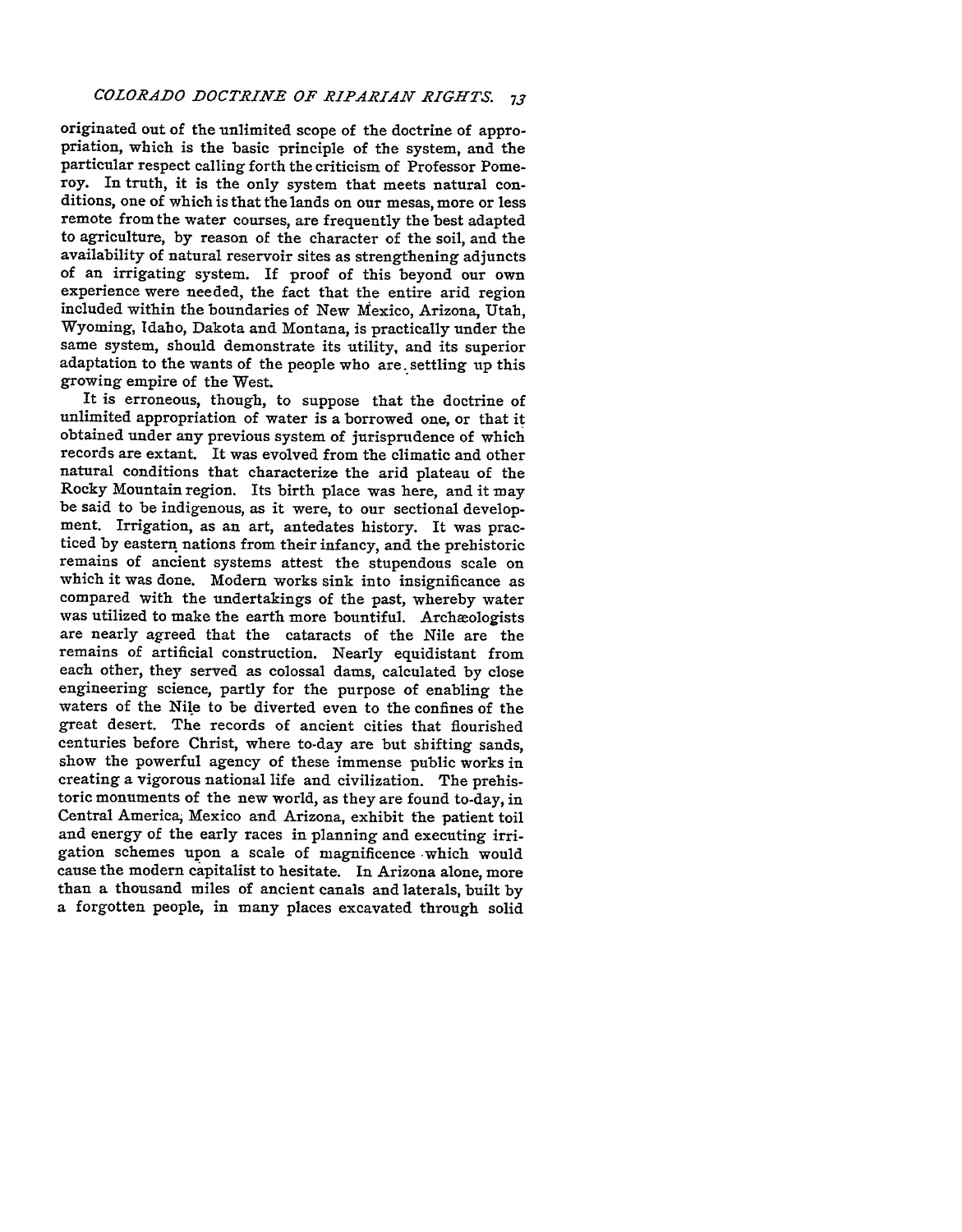rock with the crude instruments of the stone age, made possible in a natural desert the means of subsistence for a large population.

Records do not exist that enable us to determine in all cases the system of legal rights by which the diversion and user of water was controlled among these ancient peoples. Among some of them, as in India and Egypt, undoubtedly the state assumed the function of carrying forward these enterprises, and the distribution of water was a matter of state administration, under local rules and usages. Where the community system prevailed, as in the pueblos of Mexico, the water of non-navigable streams along which the pueblos were situate was transferred by the nation to the pueblo authorities, who were entrusted with the division of it for the benefit of settlers. But when we pass from the domain of mere custom to systematized and established law, it is unquestionably true that the unqualified doctrine of appropriation which we have made the keynote of our system, and by which all the waters of a flowing stream may be taken by one who is first in time in making use of them, and without regard to the place of use, formed no part. To a greater or less extent, some recognition was given to riparian ownership, and some attempt made to reconcile the larger use of water for irrigating purposes, especially by proprietors whose estates were remote from the stream, with a primary right existent in the riparian owner to a common enjoyment in the flow of the stream.

Under the common law of England, of course, the doctrine of prior appropriation had no place at all. The owner of land along the stream had a right to the water in its accustomed flow, which was wholly independent of user. It was an incident of his ownership; he could at any time make use of it for all reasonable purposes, in such a manner as not to interfere with the public easement of navigation, returning it to the stream without material change of quantity or quality, and no exclusive appropriation by another could deprive him of this right. It is true that dicta are to be found in some of the earlier English cases, notably Williams v. Morland, 2 Barn. and Cress. **913;** Liggins v. Inge, 7 Bing. **692;** Bealey v. Shaw, 6 East **207,** from which it could be implied that an appropriation by one riparian owner to beneficial use gave an exclusive right as against others; that the water so withdrawn became private property, and only what remained in the stream continued *publici juris*, but subject to successive appropriations in derogation of the ommon right. This was the arid region doctrine, pure and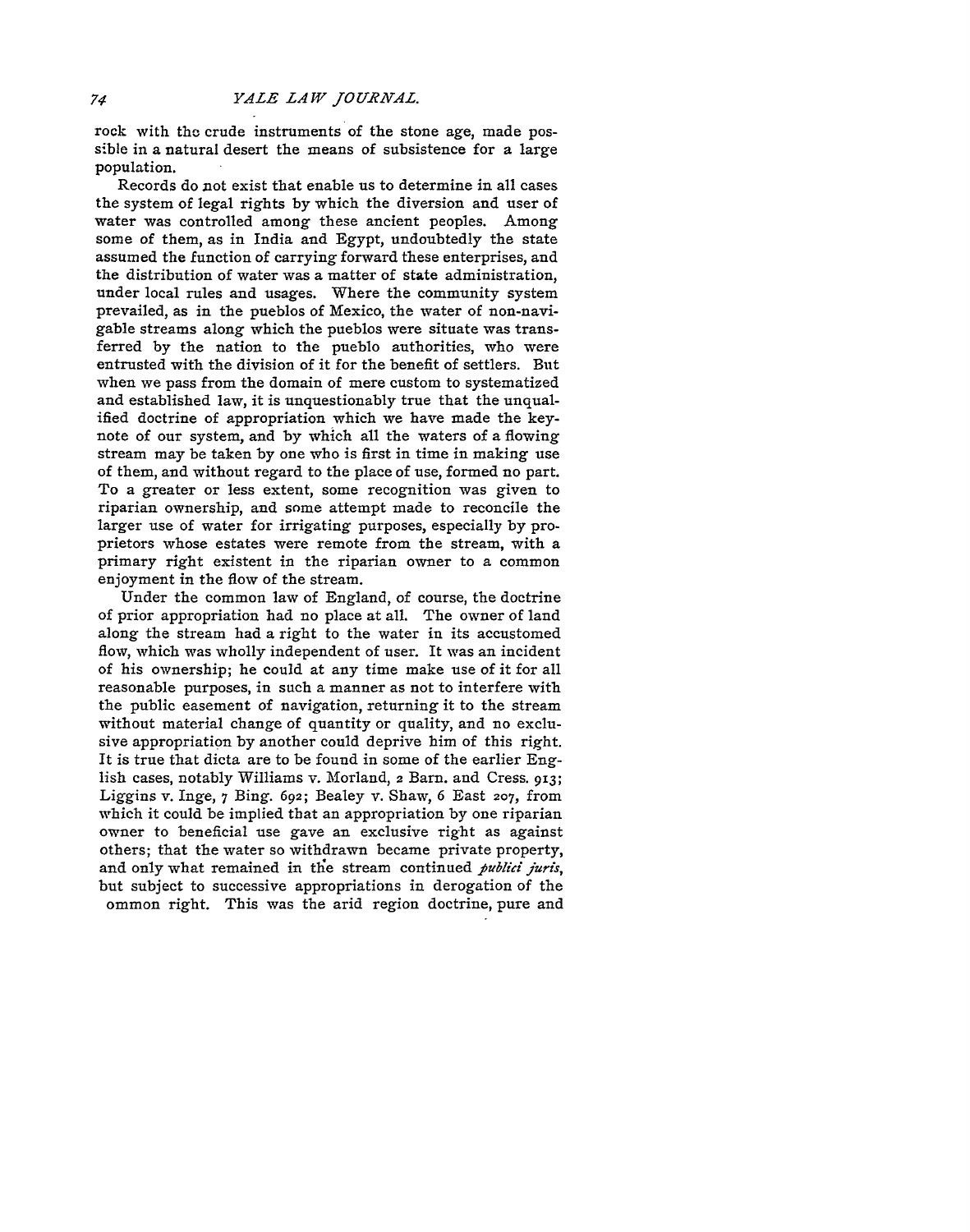## *COLORADO DOCTRINE OF RIPARIAN RIGHTS. 75*

simple, except that the exclusive enjoyment was confirmed to those only whose lands abutted on the stream; and in the case of Lux v. Haggin, 69 Cal. **<sup>135</sup> ,** these early dicta were relied on by counsel as showing that the primitive common law rule was in strict accord with the doctrine that property in the use of water could be acquired by appropriation only. But it is sufficient to say that in the case of Mason v. Hill,  $5$  Barn. and Adol. i, Chief Justice Denman showed with great wealth of learning that these early expressions of English judges did not correctly state the law of England; and dating from that case, all doubt on the subject was removed, so that the common law as almost universally expounded at the present day negatives the idea of appropriation conferring an exclusive right, except where it rests upon a grant, or upon prescription presumptive of a grant.

Equally, the Roman civil law recognized only a qualified appropriation of water as property, and always "subject to a common right by natural law, where it is capable of being fully enjoyed without exclusive possession." (Bowyer Comm. Mod. Civil *Law, 64.*) Although it is true that in those countries where irrigation received the encouragement of the state, the civil law was accommodated in various ways to existing conditions of soil and climate. In Mexico, for instance, while the common use of waters of unnavigable streams was primarily for all who could gain access to them, yet the government by special concessions in most cases, and in other cases by usages and customs having the force of law, permitted the diversion of the waters of such streams and to that extent the deprivation of the common use, but never in such a way as to despoil a lower estate, and no individual or company not a riparian proprietor could acquire the use of such water "without the previous corresponding permission of the goverment." *(Escriche* title *"Acegiuia.")*

The history of California exhibits the development of a system of water rights, under conditions somewhat similar to those prevailing in Colorado, in which there is a curious blending of the doctrine of appropriation with substantially all the common law incidents of riparian ownership. It is an interesting history, because it illustrates how forcible were the physical conditions of the early settlers in establishing the right to appropriate waters when the lands through which the streams ran were public, and equally how tenacious in the judicial mind was the idea of a common right of enjoyment by the owners along the streams, when the title to such lands became private. When gold was discovered in California in 1848, and there fol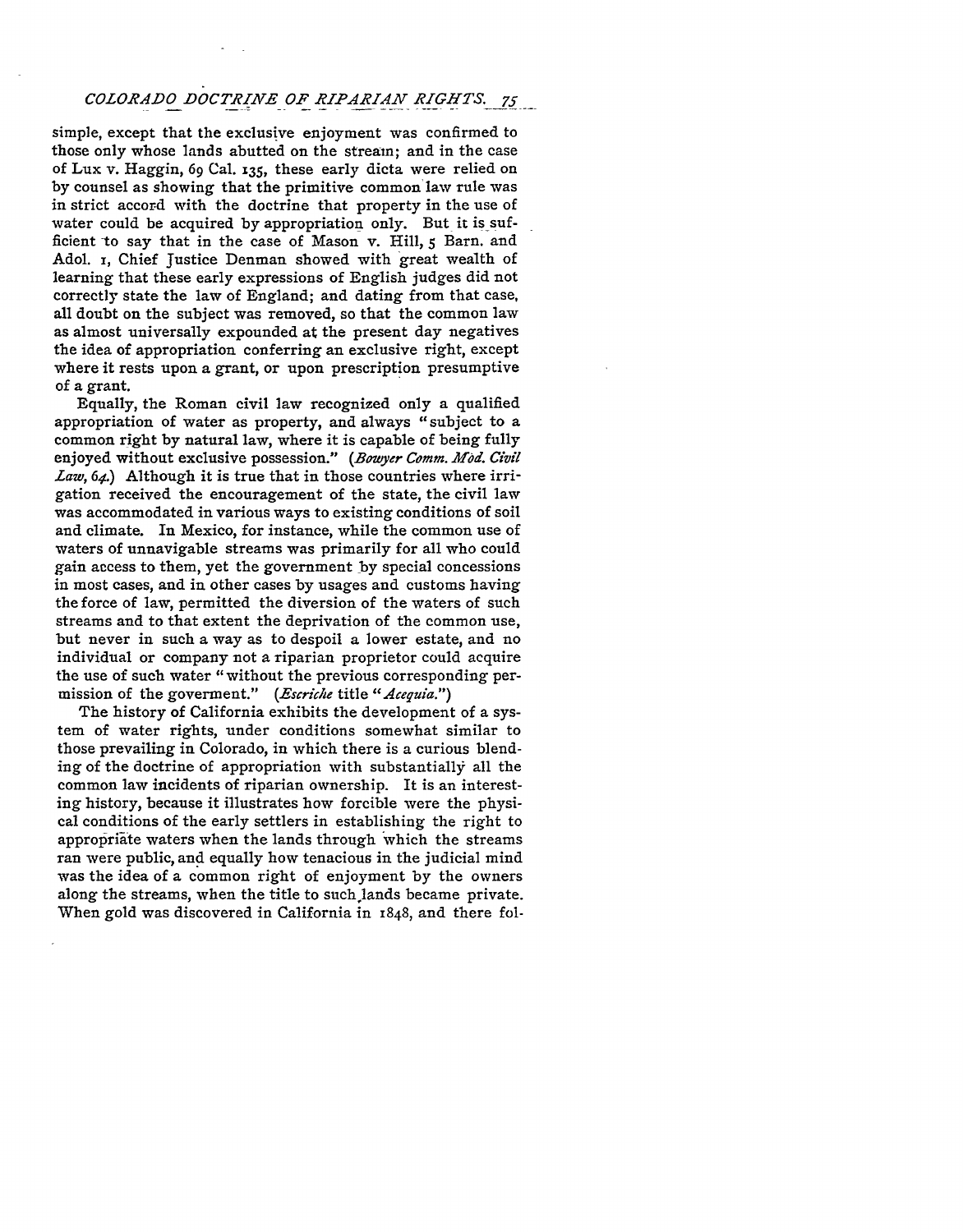*YALE LAW JOURNAL.*

lowed the maddening rush of people from every clime and quarter of the world to wrest a fickle fortune from the "fields," all the land belonged to the United States, except such private claims as had.originated under Mexican sovereignty and were protected **by** the treaty of acquisition. Necessity with these pioneers was the mother of law-other law they had not. The nationalities were as mixed as in any movement of people the world had ever seen, but the Anglo-Saxon was supreme; and with him came a spirit of fairness, a love of order, and a demand for system that soon crystallized into a code of local rules for the government of all. These rules recognized a priority of right in the first discoverer of a mining claim, and prescribed the conditions under which that right might continue or under which it "might be deemed abandoned. As a necessary auxiliary to the exercise of such right, the streams were thrown open and the waters conducted **by** artificial means to "claims **"** remote from the banks, and there employed to wash out and separate the virgin gold. Although at first confined in practice to mining purposes, the diversions extended to other utilities, to manufacturing, milling and irrigating. For eighteen years and until the act of Congress of July 26, i866, these possessory rights received no formal sanction from the United States government. So far as any control was vested in the state, they were recognized **by** various enactments; but as against the general government, or a patentee under the government, they were absolutely without force; so that a patent to land issuing prior to the act of i866 was construed **by** the courts of California and Nevada as vesting the grantee with all the common law incidents of title appertaining to any natural stream coursing through the land, unaffected by any prior appropriation for any purpose. It was said that as long as the lands and waters remained public, they were open to all, and that abstract justice demanded that the first appropriator be protected **by** according to him a superior right; but when private ownership intervened, the water was held to be an element inseparably connected by the laws of nature with the freehold itself, as much so as the growing timber, and no adverse user, short of a prescriptive right, could derogate from this natural advantage of all whose lands were along the stream. (Vansickle v. Haines, **7** Nev. **249.)**

The Statute of Congress passed July **26, x866,** recognized and confirmed all rights to the use of water for mining, agricultural, manufacturing and other purposes, acquired by priority of possession on the public lands, whenever such rights are

76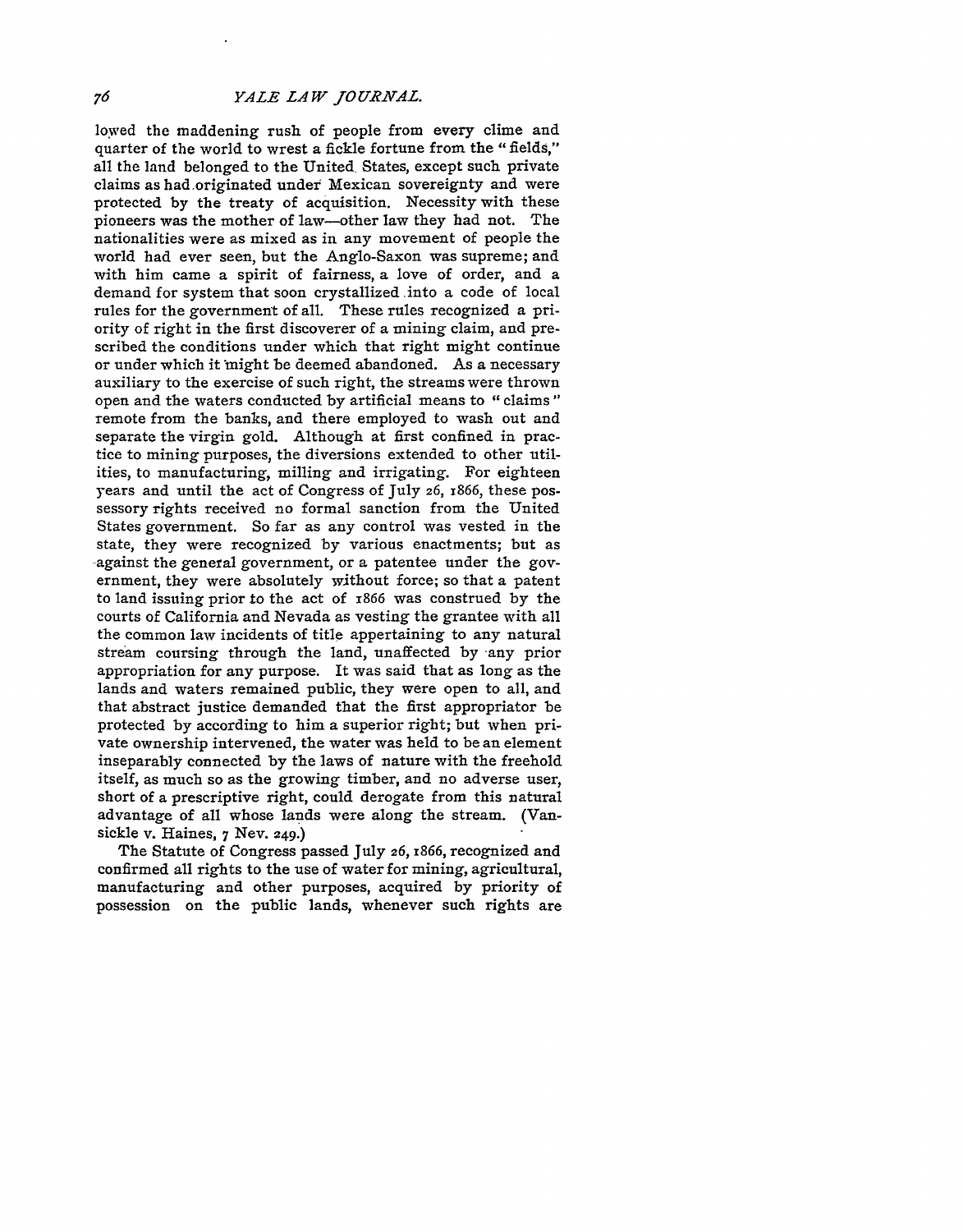### *COLORADO DOCTRINE OF RIPARIAN RIGHTS. 77*

acknowledged by local customs and laws, and by the subsequent act of July 9, I870, all patents are issued subject to such vested rights.

The California system, therefore, assumed a dual character in which the right of exclusive appropriation had a place, but only in respect to lands which were part of the public domain; and conversely, one who settled upon lands along a stream and acquired the government's title before such priorities attached had a status as at common law, which could not be affected by any subsequent user on the part of others.

The situation was not a logical one. The stern necessities that gave birth to the doctrine of appropriation were permanent in character; they inhere in nature; they were the conditions of the country and its people from which there could be no escape. A custom had grown up wholly irreconcilable with the accepted principles of the common law. It had the sanction of domestic law, and was encouraged by national legislation. It was part of the history of the State, and so acquiesced in. What good reason could there be for confining its scope to. public lands, and implanting side by side with it the antagonistic riparian doctrine for private lands ? It was an inconsistency that could not withstand the test of experience, and which sooner or later would become intolerable. History has since demonstrated this.

Nevada was in line with California in adhering to the common law doctrine, until in 1889, in the case of Reno Smelting Company and Reduction Works v. Stevenson, 21 Pac. 37, the Supreme Court reversed its former rulings, and adopted the principle of prior appropriation as the only one applicable to the use of water in that State. In California, the courts felt constrained to enlarge the reasonable uses which riparian owners might make of the water, so as to authorize diversions for purposes of irrigation, reference being had to the necessities of all other owners along the stream; thus modifying the common law rule, but falling far short of an unqualified acceptance of the principle of appropriation.

We think, then, it must be said that the Colorado system is founded on a salutary principle, which if reasonably administered and applied will produce better results in ultimate wealth and population than any other that could be adopted. But until a legislative code is enacted which will apply in some detail the main underlying principle to the practical situations that are being developed, a grave responsibility rests upon the courts.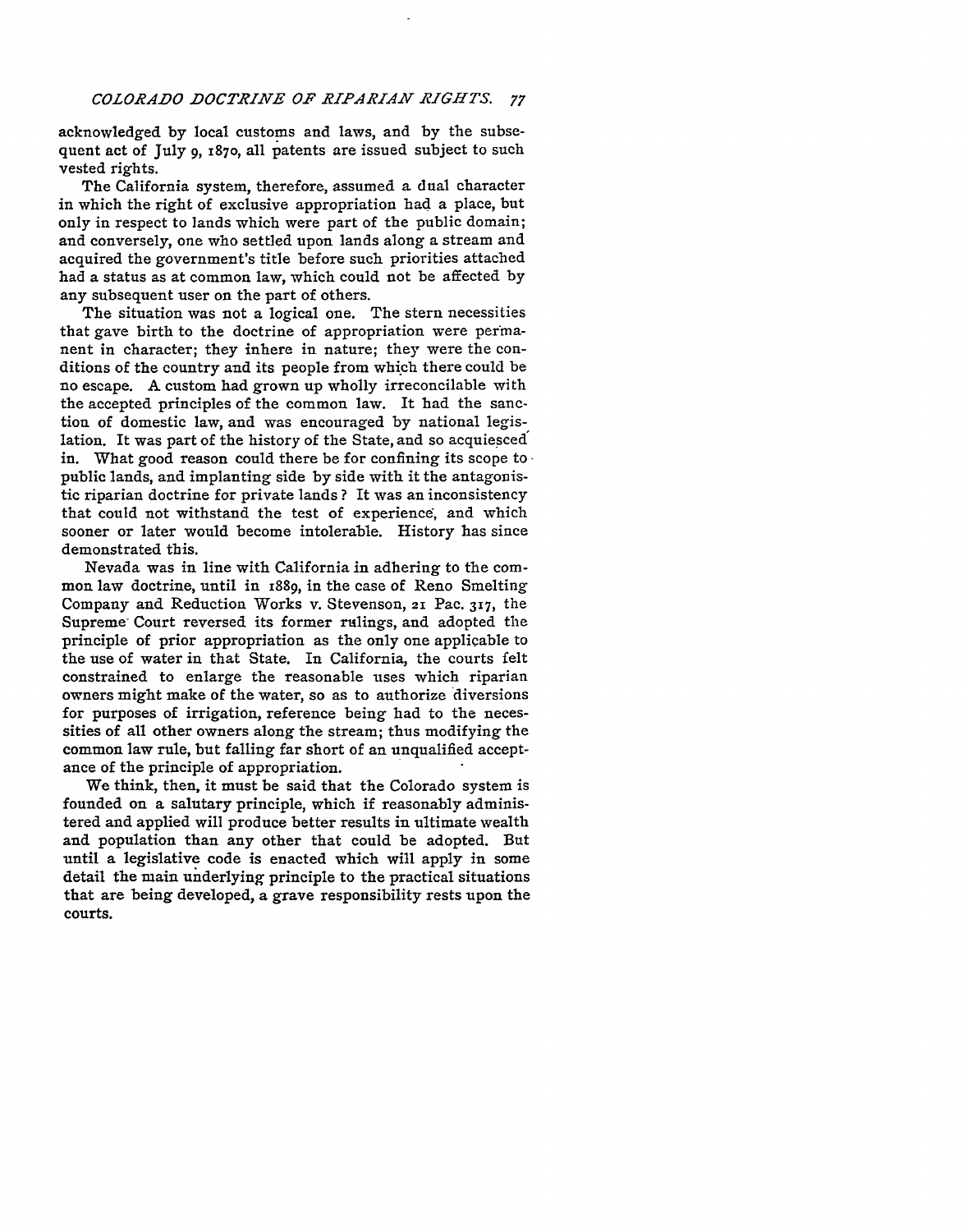It is a serious question how far the principle of prior appropriation can be carried into practical effect as among the individual consumers of water under the same canal. There should be, and ordinarily there is no difficulty in apportioning the water of a natural stream among the canals taking water therefrom, in the order of their priority. These priorities have been adjudicated, and the executive department of the State undertakes to administer them. With watchful, competent and honest superintendents of irrigation, there is no reason why water can not be divided up in quantities and according to priorities as the courts have established them. In times of shortage, however, the acts of these administrative officials have been oftentimes impeded by writs of injunction. A short lived injunction sued out on behalf of one canal is potent sometimes to disorganize the whole plan of distribution, and give it water to which it is not entitled. A continuance of the injunction for only twenty-four hours may be sufficient to work a grossly inequitable result, and for this reason it behooves the courts to be exceedingly chary in issuing writs which must have the effect of arresting or interfering with the official distribution of water. **-**

Simple as the scheme of distribution is in practice as among canals having their headgates on the same stream, it would be very complex if applied to consumers under the same canal; and it remains an unsettled question whether the priority arising from appropriation and guaranteed by the Constitution extends to such individual consumers. Inasmuch as irrigation is now undertaken by means principally of large canals, from which rights are issued, represented by stock certificates, or contracts, entitling the holder to a certain quantity of water, it is of importance to know whether, if the supply be insufficient for all, the courts will recognize a superior right among some in the order in which they have appropriated their water to individual needs. This question is becoming of greater moment every year, but as yet it is not authoritatively settled.

In contemplation of such state of affairs, the Legislature of 1879 passed an act which provides in effect that the water carried in a canal, if it be less than the full supply to which it is entitled, shall be pro rated among the consumers thereunder, to **the** end that all may suffer from the deficiency in proportion to their several rights. In the case of The Farmers High Line Canal and Reservoir Co. v. Southworth, **13 Colo. iii,** the Supreme Court had occasion to consider this act, and the question whether or to what extent it could stand with the constitu-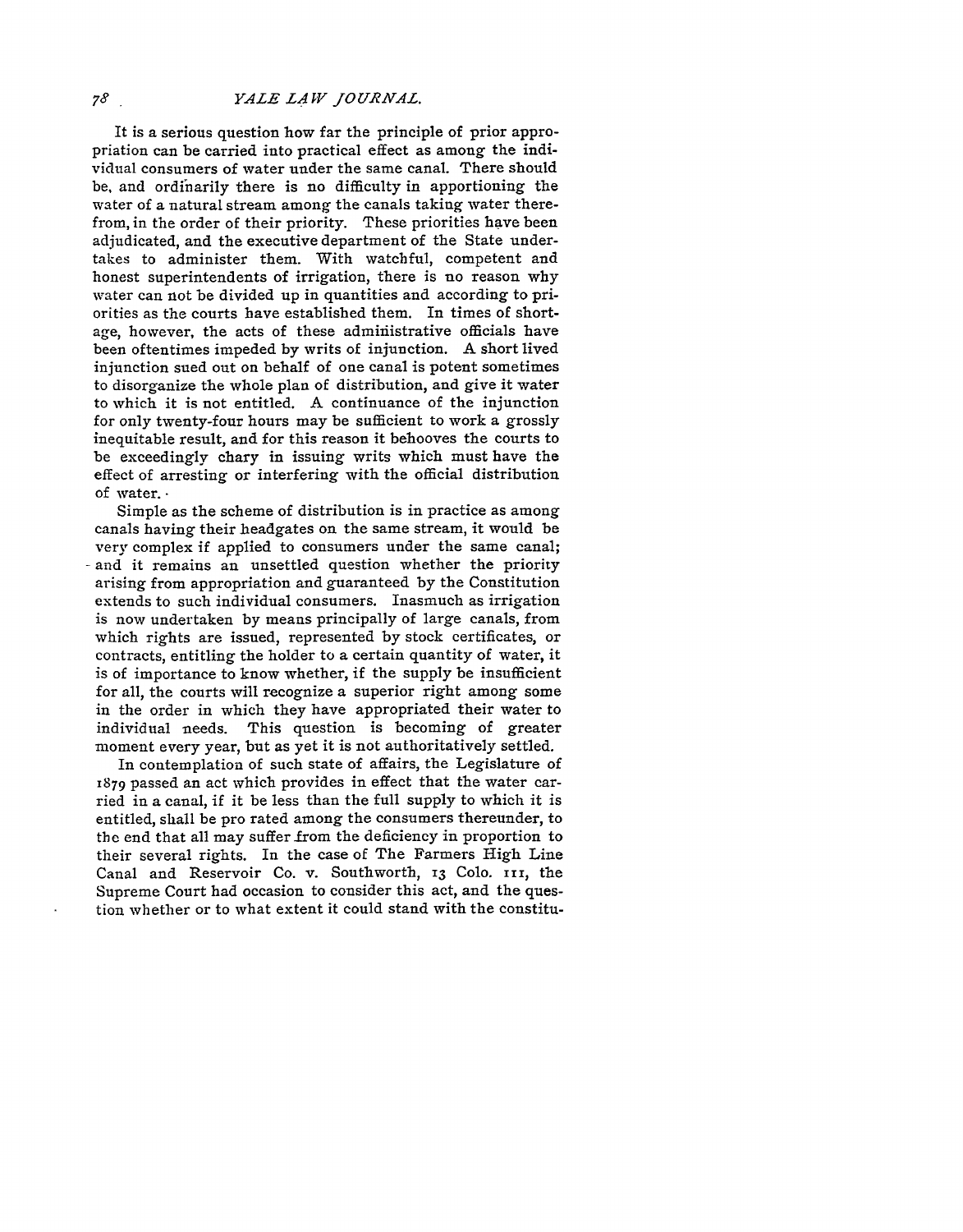#### *COLORADO DOCTRINE OF RIPARIAN RIGHTS. 79*

tional guaranty of prior right. Each of the three judges filed a separate opinion, and it cannot be said that as a court there was any concurrence of views upon the proposition we have suggested. It seemed to be considered **by** all that circumstances might exist which would make it the duty of ditch companies to limit the operation of this pro rating Statute **by** dividing consumers into different classes, having unequal rights; as, for instance, where a canal as originally projected and constructed was afterwards enlarged, and an additional priority acquired on account of the enlarged use. A convenient and perhaps necessary dividing line is thus established, by which the original consumers rank differently from those who should share pro tanto only in the increased capacity. But in the absence of a special feature of that character, does the constitutional mandate require that the holders of water rights under the same canal be accorded priorities among themselves in the order of time in which they have severally begun farming operations? We think it must be said, as was said by Justice Helm in the Southworth case, that the Constitution does not contemplate this. It is entirely impracticable. No such scheme for the distribution of water could be put in successful operation, and, moreover, it would produce results as between consumers of water under different canals which would necessarily defeat the principle itself. If worked out logically, we could look for the utmost confusion in the entire system of administration of water rights. The difficulties are such that it is safe to say the courts will never embark, except to a limited degree, in the undertaking of recognizing individual priorities of consumers under the same canal, or compel the managing officials of such canals so to do in parceling out the water.

We have in Southern Colorado some large tracts of land, the titles of which originated **by** private grant when this part of the State was under the sovereignty of Mexico. These titles are protected **by** the obligations of the treaty of Guadaloupe Hidalgo, and in most cases the lands have been segregated from the public domain and evidences of title passed from the United States government to the grantees and their assigns. They have within their boundaries natural streams, and the contention is made that all the incidents of title under Mexican law attach to these private grants, and that as one of such incidents the owners have absolute control of such waters, irrespective of any user. In other words, that these waters are not impressed with the public character ordained **by** the Constitution and so subject to appropriation by whomsoever will utilize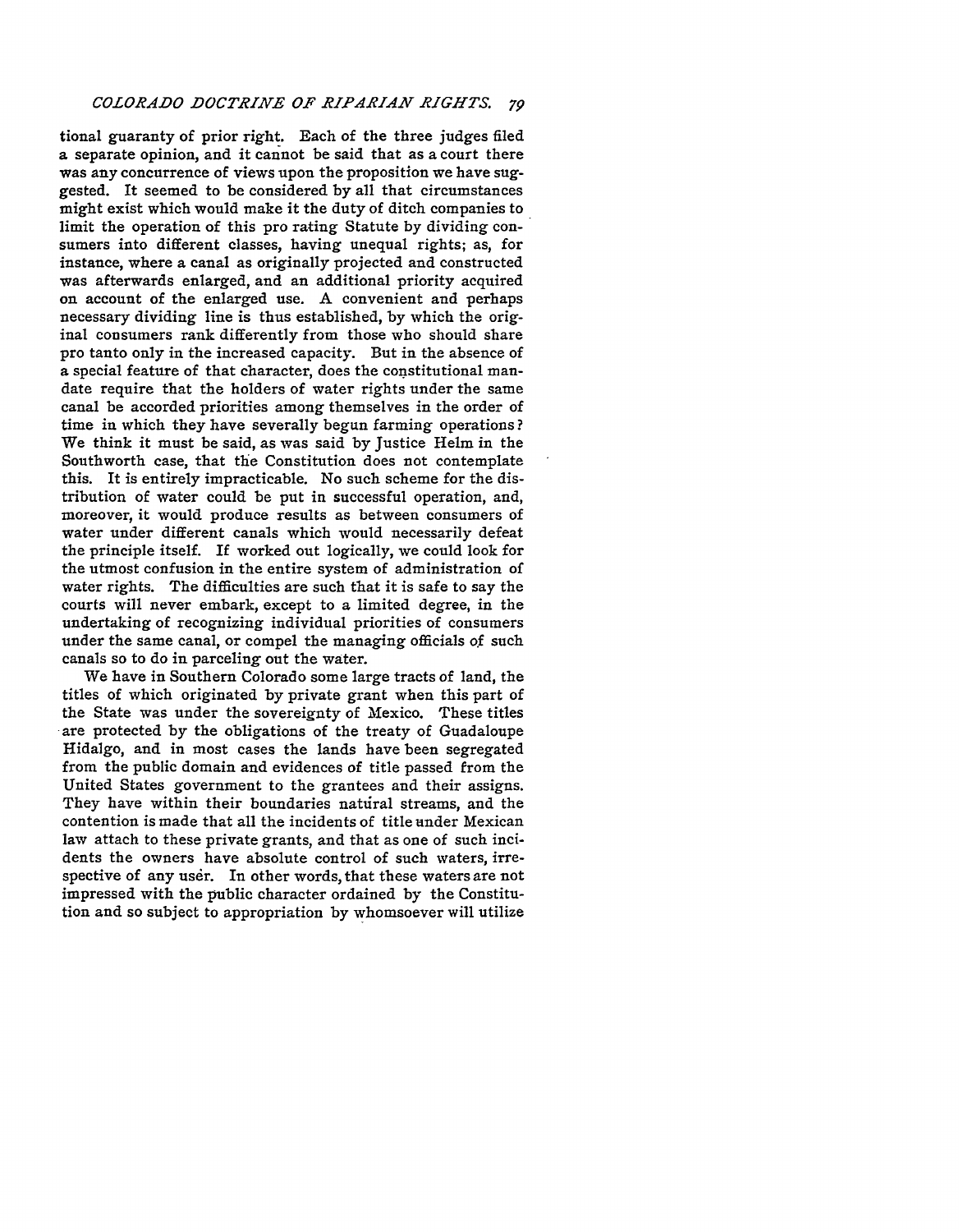them to beneficial ends; but that the rights thereto became irrevocably fixed under an alien system of jurisprudence. The question is very interesting, and in one aspect opens up historical inquiry as to the local customs prevailing in the Mexican provinces prior to the cession as respects the diversion of water from natural streams. In another aspect, it involves the supremacy of a State, speaking either by its organic law or through its Legislature, to define and regulate the rights of riparian proprietors, irrespective of the source from which the title of the land is derained. Does the treaty obligation protect simply the *title,* and is it still within the jurisdiction of the succeeding sovereignty to provide the rules of law by which such incidents of title as riparian rights shall be exercised? Judge Riner, in the suits instituted by The United States Freehold Land and Emigration Company, in the Circuit Court of the United States, held to that view; but as the cases are now pending on appeal, it may still be considered an unsettled question.

The matter of the greatest practical importance to us in Colorado must always relate to the statutory methods by which the priorities of water'rights are adjudicated, and the machinery by which the decrees are enforced. It is something to be regretted that the legislation of 1881 provided for a separate proceeding in each water district, of which there are some sixtyeight in the State. Many of these districts have their source of supply from the same stream or its tributaries, and the consequence has been that the users of water in each district have, at considerable expense, proved their claims and obtained awards of priority, which, while conclusive upon others in the same district, have no strict legal force as against consumers in other districts. It would have been infinitely better if each adjudication had been coextensive with a certain drainage area, as, for instance, the six divisions embracing the waters of the Platte, Arkansas, Rio Grande, San Juan, Grand and Green rivers. The priorities as then determined would be res adjudicata as against all who take from the sdme natural stream or any of its tributaries. No contention could then be made that the court in one district was over prodigal in allowing claims to the prejudice of appropriators in another district, and we would have had much greater uniformity in the allotment of water on a basis proportionate to actual needs.

These adjudications were made in many cases before the growing scarcity of water became so keenly felt as at present, and it must be admitted that some of our courts recognized very extravagant claims, predicated not upon actual user, but on the